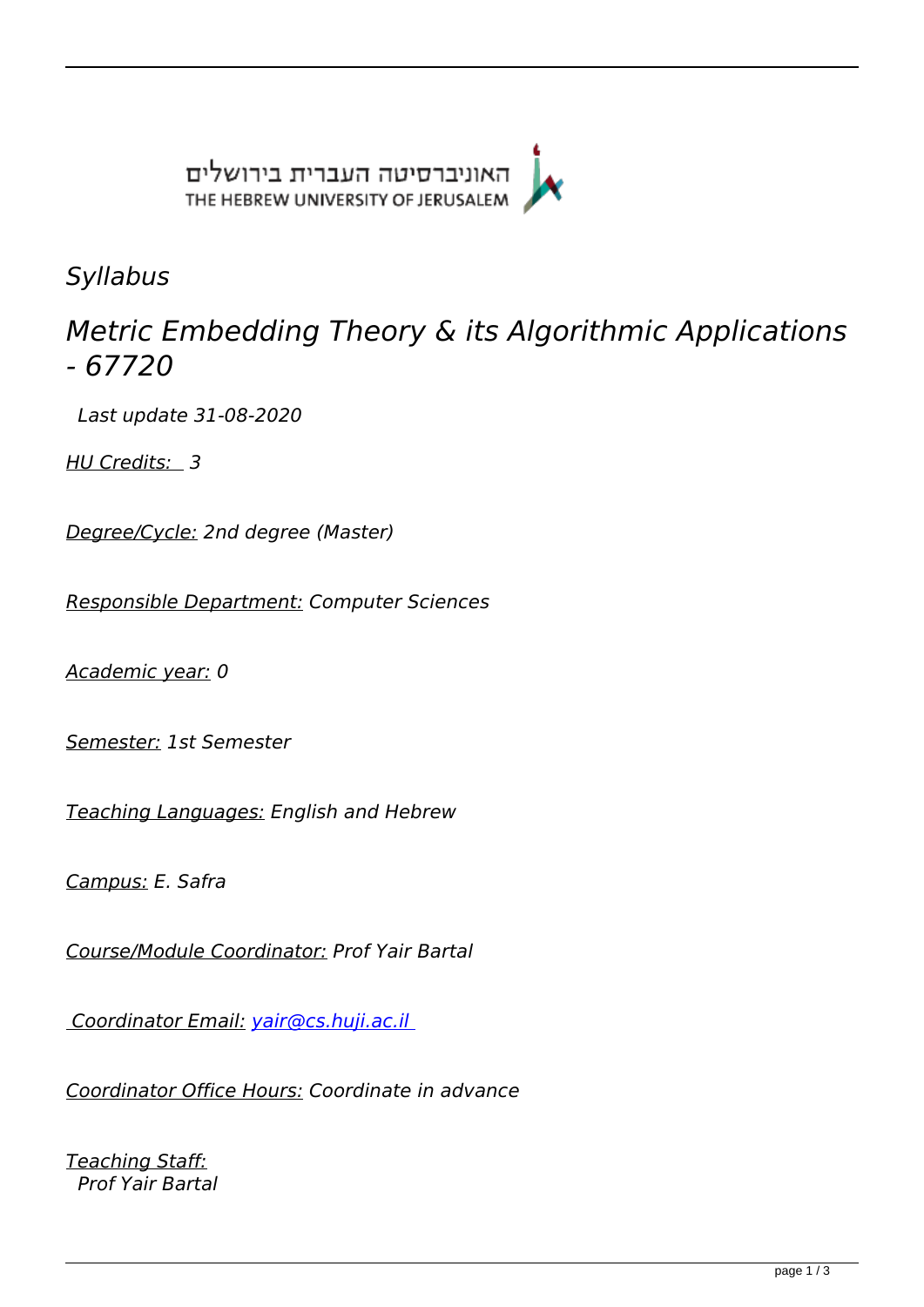## *Course/Module description:*

 *The course concerns with Metric embedding theory and its applications. This is a field which took a central place in the theory of algorithms in recent years due to its many applications.* 

*Course/Module aims: See learning outcomes.* 

*Learning outcomes - On successful completion of this module, students should be able to:*

 *Knowledge of the theory of metric embedding and its applications* 

*Attendance requirements(%):*

 *85* 

*Teaching arrangement and method of instruction: Lecture* 

## *Course/Module Content:*

 *Among the course topics are the following: Metric spaces, low distortion embedding, dimension reduction, low distortion embedding, embedding into normed spaces, probabilistic embedding of metrics into trees and its applications, metric Ramsey properties,, embedding of low average distortion, and nearest neighbor search.* 

*Required Reading: NA* 

 *Additional Reading Material: Matousek's book - Lectures on Discrete Geometry, Chapter 15 Deza-Laurent's book: Geometry of Cut and Metrics* 

 *Course/Module evaluation: End of year written/oral examination 0 % Presentation 0 % Participation in Tutorials 0 % Project work 0 % Assignments 100 %*